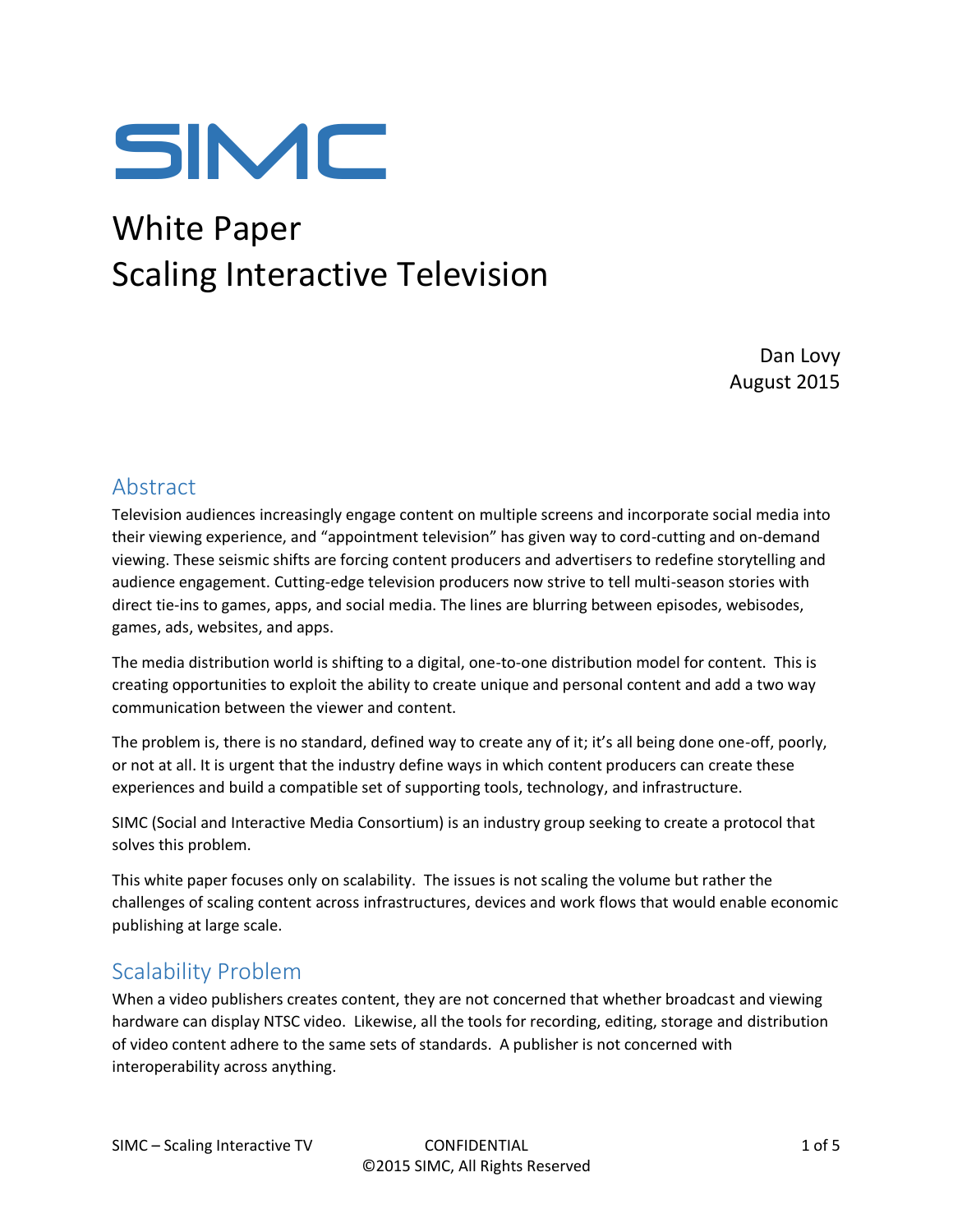The same is not true when interactivity, especially interactivity across devices is added to the viewer's experience. These systems have tended to be highly proprietary and focused on specific hardware and specific networks. In order to scale, content producers need tools that can create interactive video experiences that are completely independent of the viewing environment. Content should run on ROKU boxes running NetFlix to set top boxes running Comcast servers. Input can come from phones, tablets or remote controls.

Any standard protocol solution must scale across platforms.

## The SIMC Solution

Protocols often involve the invention of languages. These languages are designed to better represent information in target domains. A domain language typically creates and manages data that codes for the desired behavior. The drives all the tools needed to create and publish content.

PostScript for example, is such a protocol. It defines a language for resolution independent page description, especially for type fonts. This solution works well as the mathematics of font representation do not change over time.

The same cannot be said for interactive video content. One representation might work well for one style of content, but be unworkable for another. This industry is in its infancy and it is important to provide an expanding palette of capabilities. It is also key that publishers be able to invent different categories of content complete with appropriate tools and work flows.

Part of the solution SIMC solution borrows a page from micro code found in modern CPUs. Micro code is a low level machine instruction language. This language is used to build the CPU's instruction set. The SIMC solution uses Java Script as a low level micro code. Now, different domain languages can be created depending on content requirement but still run across multiple platforms.

# Example

To illustrate how this works, let's start with an example.

Imagine HBO has decided to create a multi-user, group based, interactive, multi-threaded story based on the Game Of Thrones universe.

Viewers form groups of 6. Each viewer is one particular character. Groups can be randomly assigned or allowed to select themselves. The story(s) are then told from each characters point of view.

At different points in each character's story line the viewer is asked to make a simple character choice, form an alliance with another character or betray someone. After that decision, everyone's story line could be effected. These choices are offered either directly on screen or through another device.

Yes, this would require a great increase in footage, but it could encourage a great deal of engagement and multi viewings as viewers play out different scenarios and try different characters. Ten linear episodes would have to translate into ten times the footage but result in twenty times the individual viewership. There would be a viewing data feedback loop to manage this.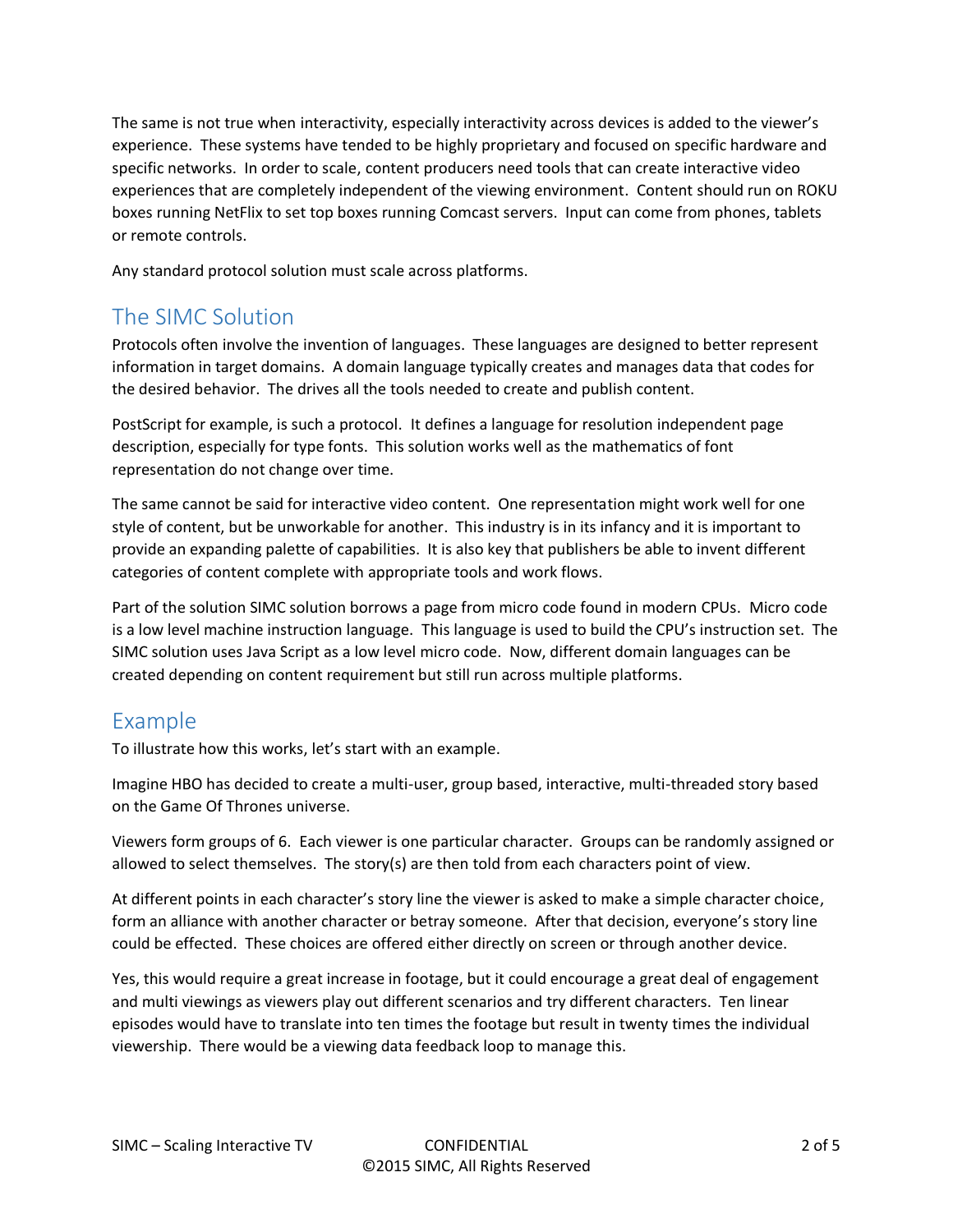The creator has a complex universe to manage but can create a different style of emotional engagement. Selection of the choice points and intertwining story lines is a new and different story telling language.

It is easy to imagine a domain language whose content representation is a state transition table.



#### **State Transition Table**

There would be tools for creating, editing and testing state transition tables. Interpreting these tables would generate the viewers experience and distributing these tables is the how, in part, this content would be published.

#### ADTV

SIMC's protocol is called ADTV (Advanced Digital TV). Here is a high level block diagram of how the overall protocol operates. This is from the ADTV functional specification.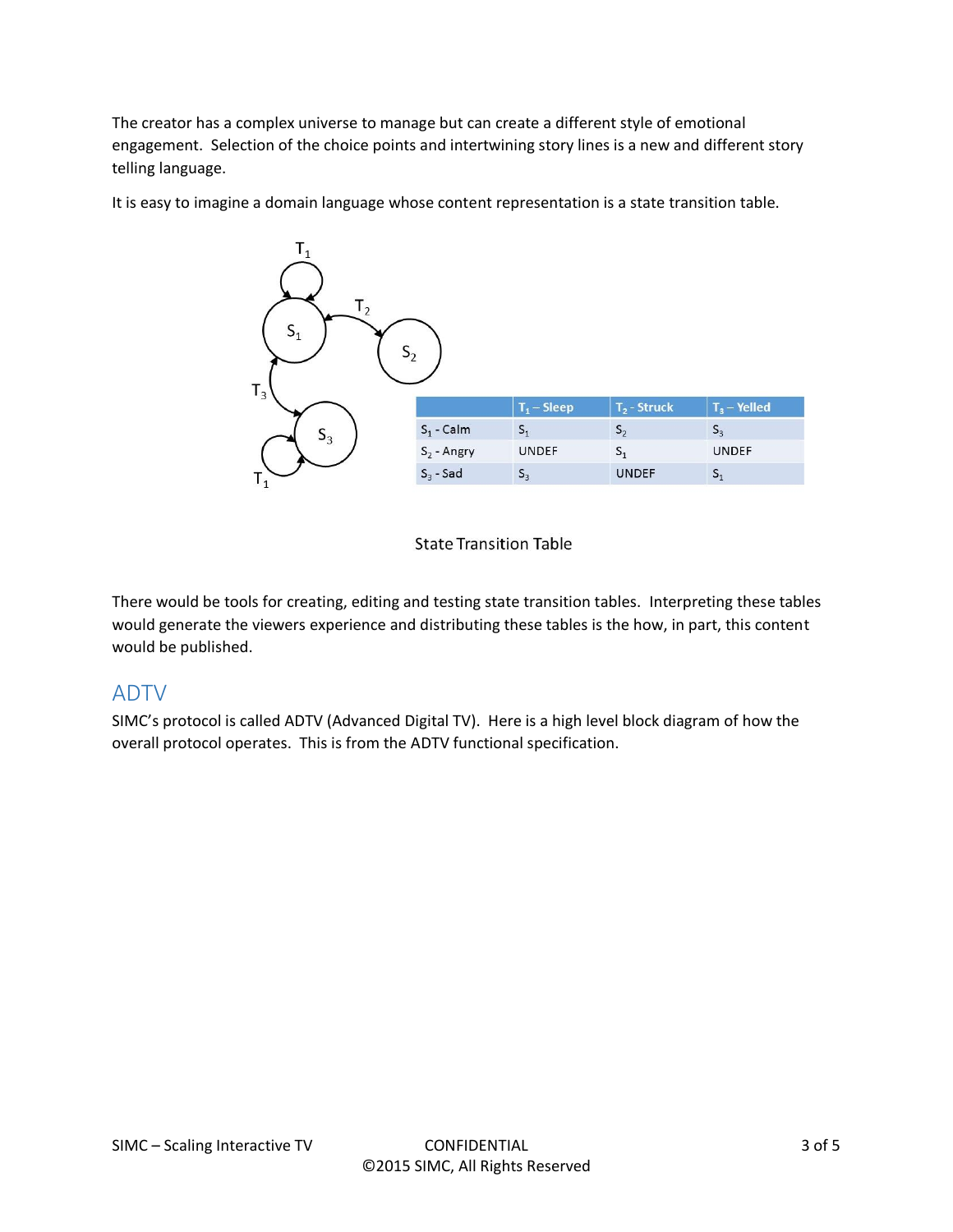

I will focus on three components; (B) Behavior Manager, (G) ADTV Logic Module Library and (H) Content Specific Library.

To use the micro code metaphor, the Behavior Manager functions as the hardware CPU. It is communicating with other components of the system. Its behavior is controlled by code in the ADTV Logic Module Library. These Logic Modules act much as micro code in a CPU. They would form the rules that govern the interpretation of a data language. In the Game Of Thrones example, these would be the interpretation rules of the state transition tables.

The actual tables, the specific instructions laid out by a content creator are stored in the Content Specific Library. These instructions are fetched during the play back of the content with each instruction being interpreted by code in the Logic Module. As mentioned before, this code is highly portable Java Script.

Now it's off the races. Increasingly sophisticated tools and authoring environments can be built to support this style of content. The complexity of the stories is not bounded by limitations of the language but by the quality of the story teller's imagination.

Two problems still remain. How do you insure interoperability on different platforms and what happens when there are content models that don't represent well as state transition table?

#### **Interoperability**

Content is represented by data. How do you guarantee that this data will be interpreted consistently on different platforms? The interpreting code is written in a portable format, Java Script and accessed from a central library of code.